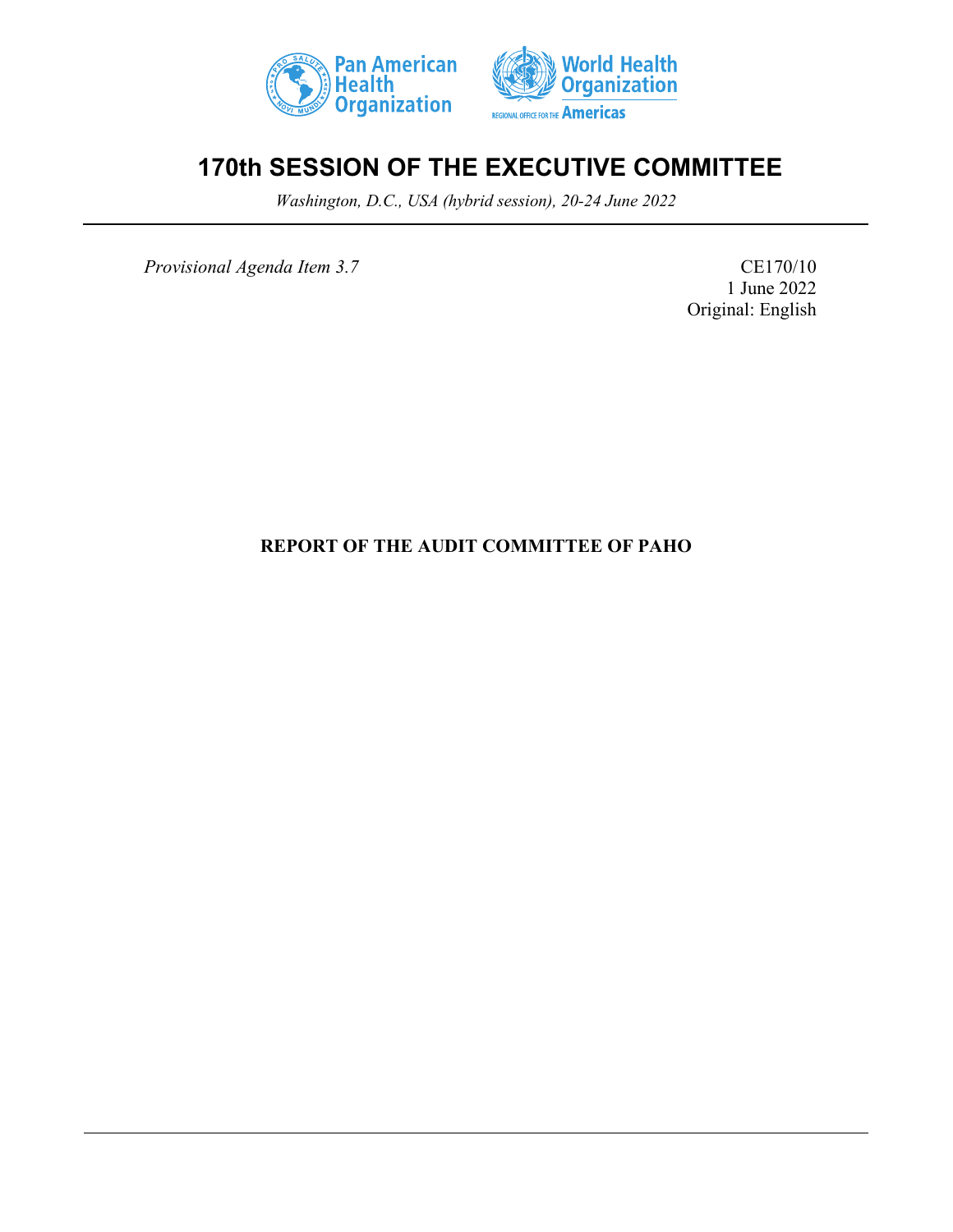## **CONTENTS**

| I.   |                                                                                                                        |  |  |  |  |
|------|------------------------------------------------------------------------------------------------------------------------|--|--|--|--|
|      |                                                                                                                        |  |  |  |  |
|      |                                                                                                                        |  |  |  |  |
| П.   |                                                                                                                        |  |  |  |  |
| Ш.   |                                                                                                                        |  |  |  |  |
| IV.  |                                                                                                                        |  |  |  |  |
| V.   |                                                                                                                        |  |  |  |  |
| VI.  | <b>Enterprise Risk Management and PASB Management</b>                                                                  |  |  |  |  |
| VII. |                                                                                                                        |  |  |  |  |
|      |                                                                                                                        |  |  |  |  |
| IX.  |                                                                                                                        |  |  |  |  |
| X.   | <b>Audit Committee Recommendations Issued during the Period</b><br>and Main Open Recommendations from Prior Periods 12 |  |  |  |  |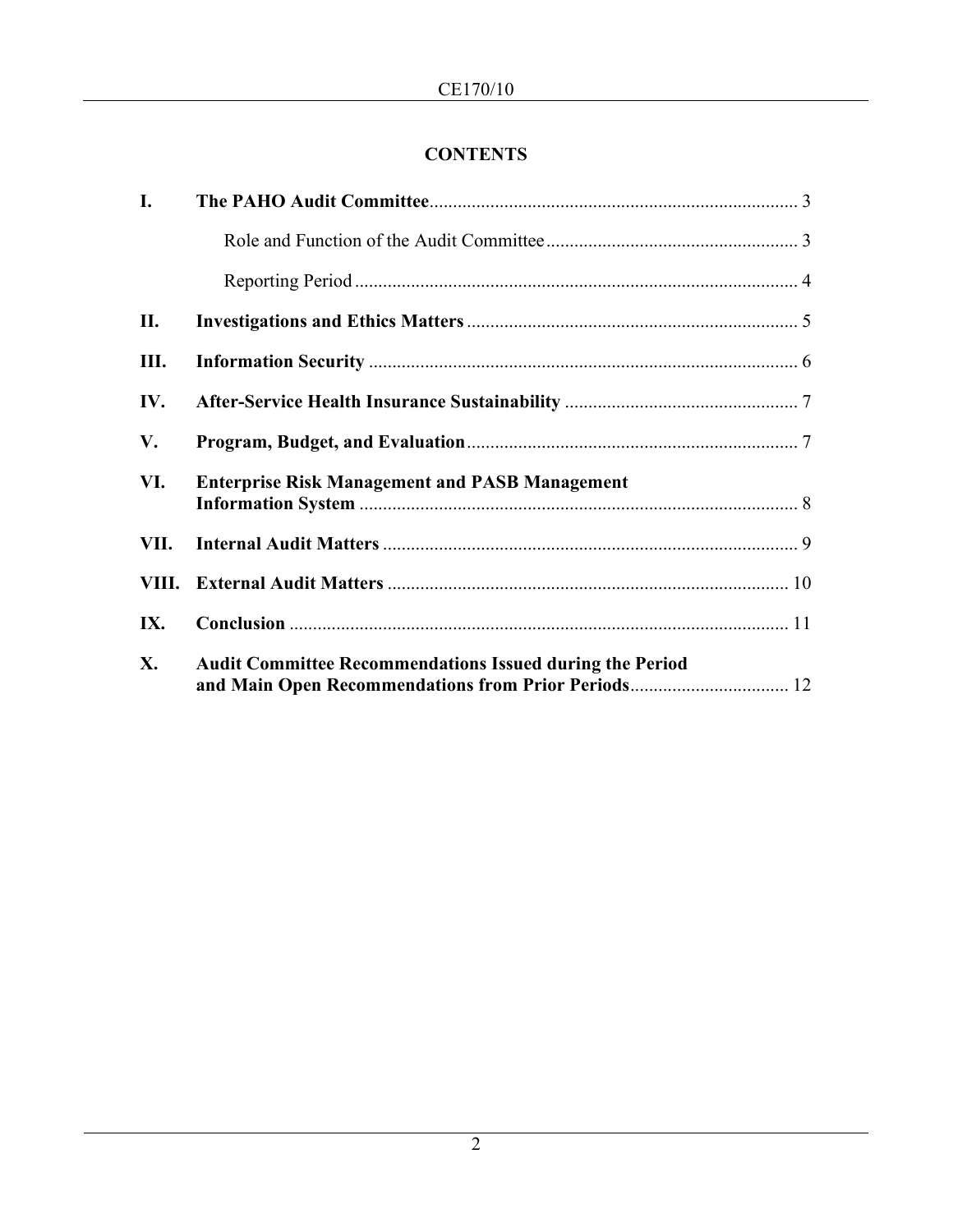## <span id="page-2-0"></span>**I. THE PAHO AUDIT COMMITTEE**

#### <span id="page-2-1"></span>**Role and Function of the Audit Committee**

1. The 49th Directing Council of the Pan American Health Organization (PAHO) established the Audit Committee in 2009 under Resolution CD49.R2, Establishment of the Audit Committee of PAHO. The Audit Committee held its first meeting in November 2010. Members of the Audit Committee are appointed in their personal capacity to serve no more than two full terms of three years each. Current members of the Audit Committee are Martín Guozden, re-appointed for a second three-year term in 2021; Alan Siegfried, appointed in 2019; and Clyde MacLellan, appointed in 2020. Chairmanship of the Audit Committee rotates on an annual basis among the three members. Mr. MacLellan is the current Chair.

2. The concept of an audit committee is a normal and internationally accepted best practice in both the private and public sectors and is now well established throughout the United Nations system. The PAHO Audit Committee contributes to strengthening the Organization's governance, accountability, transparency, and stewardship and assists the Director and Executive Committee in fulfilling their oversight responsibilities. To ensure effectiveness, the PAHO Audit Committee members are experts of the highest integrity who are both impartial and fully independent of the organization they serve. The three current members of the PAHO Audit Committee collectively provide, inter alia, expertise in the processes of governance and accountability, external audit, internal audit, internal control, risk management, financial management and reporting, accounting, monitoring and evaluation, planning and budgeting, and ethics and integrity. All three members have extensive senior-level experience in the United Nations system and/or other international and national public sector bodies. Their only relationship to PAHO is through the Audit Committee, and they receive no remuneration for their work beyond travel expenses.

3. In accordance with its Terms of Reference (TORs), the Audit Committee provides advice to the Director of the Pan American Sanitary Bureau (PASB, or the Bureau) and also to PAHO Member States through the Executive Committee. The work of the Audit Committee is conducted in accordance with internationally accepted best practices. It normally comes together twice a year for a two-day meeting, at which it meets with the Director, senior management, and other staff members, as well as with the Auditor General and the External Auditor. In addition, the Audit Committee reviews documents and policies provided at its meetings, receives briefings and presentations, and holds closed/executive/private sessions with certain presenters without members of management present. It may, if needed, visit PAHO/WHO Representative (PWR) Offices and Centers. No such visits were made during the period of this report. The last time that the Audit Committee visited a PWR Office or Center was March 2013.

4. An important aspect of the Audit Committee is that it is advisory and does not conduct investigations or perform external or internal audits. It is not responsible for the operation or effectiveness of internal controls, financial or risk management, or any of the other areas of operation that it reviews. The Audit Committee is not a substitute for the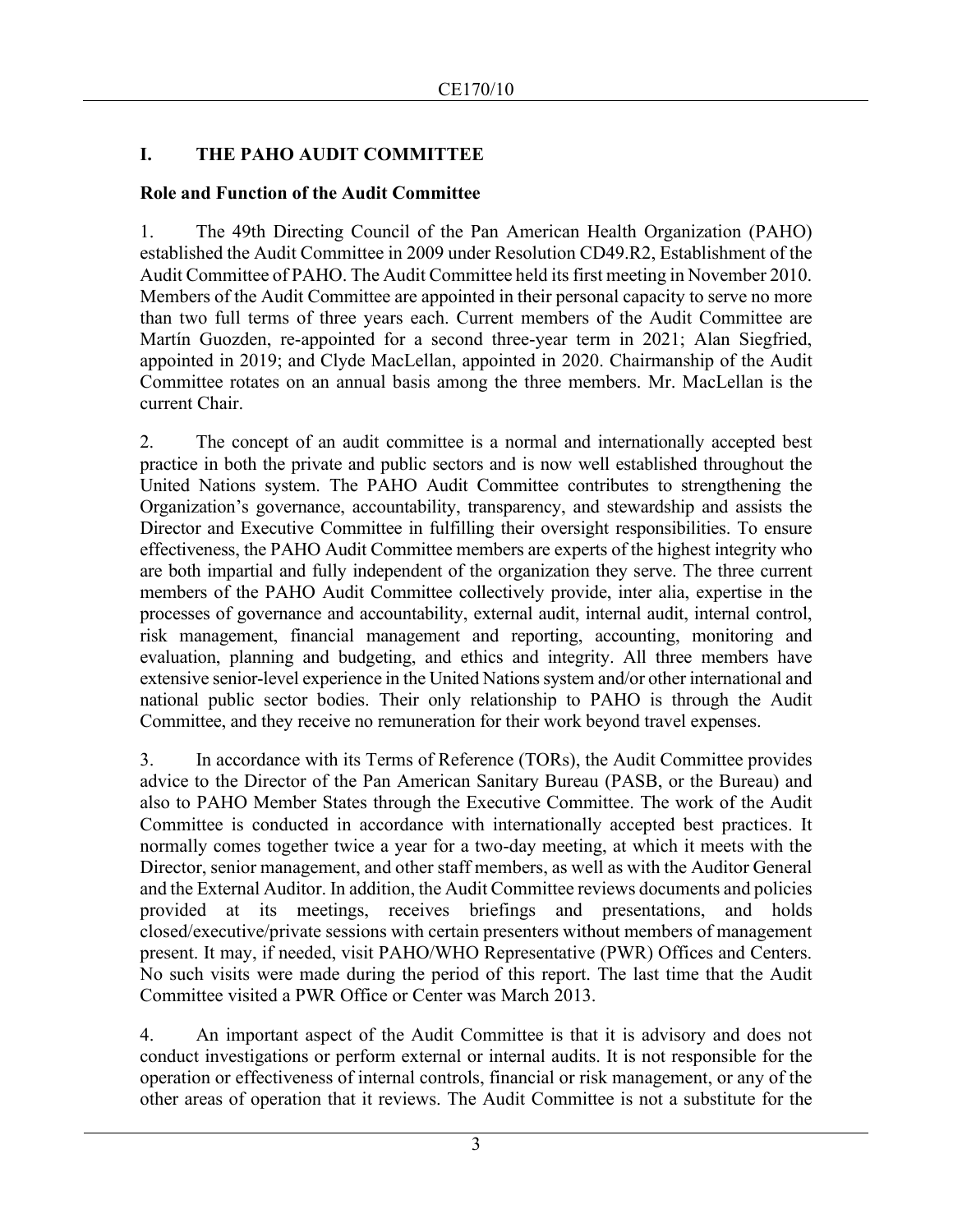functions of the Director or the Executive Committee or its Subcommittee on Program, Budget, and Administration.

5. The Audit Committee regularly reviews its Terms of Reference to ensure that they are up to date and in line with the best practices for audit or oversight committees of similar organizations within the United Nations system.

#### <span id="page-3-0"></span>**Reporting Period**

6. This annual report covers the Audit Committee's work at its 22nd Session in November 2021 (fall session) and the 23rd Session in April 2022 (spring session). Given the extraordinary and unprecedented circumstances presented by the COVID-19 pandemic, both sessions were held virtually.

7. As a general rule, for each meeting, an agenda is agreed upon and a schedule is adopted for the open and closed sessions (the latter to discuss confidential and sensitive matters). After each meeting, the Audit Committee prepares minutes with comments and recommendations for the Director. An annual report is prepared for submission to the Executive Committee for its June meeting each year. This report is a short synopsis of the main topics and issues that have been discussed and contains what the Audit Committee considers to be its most important findings and recommendations.

8. From 2015 up to the time of the 169th Session of the Executive Committee (CE169), the Audit Committee issued 74 recommendations to the Bureau, 67 of which had been closed prior to the 170th Session of the Executive Committee (CE170). The Audit Committee acknowledged the work done by management and agreed to close more recommendations during the period covered in this report, clarifying the actions necessary to accomplish this outcome. The Audit Committee also requested that the Bureau ask for clarification regarding recommendations when necessary. The Bureau took note of the updated status of the recommendations, which is reflected in the table below.

| Year         | <b>Recommendations</b>              |                              |                                    |                                    |                            |
|--------------|-------------------------------------|------------------------------|------------------------------------|------------------------------------|----------------------------|
| issued       | <b>Issued as of</b><br><b>CE169</b> | <b>Closed as</b><br>of CE169 | <b>Issued during</b><br>the Period | <b>Closed during</b><br>the Period | Open as of<br><b>CE170</b> |
| 2015         | 14                                  | 14                           |                                    |                                    |                            |
| 2016         | 14                                  | 14                           |                                    |                                    |                            |
| 2017         | 21                                  | 21                           |                                    |                                    |                            |
| 2018         | 14                                  | 14                           |                                    |                                    |                            |
| 2019         | 8                                   | 4                            |                                    | 3                                  |                            |
| 2020         |                                     |                              |                                    |                                    |                            |
| 2021         | ↑                                   |                              | $\mathfrak{D}$                     |                                    |                            |
| 2022         |                                     | -                            | ↑                                  |                                    | ◠                          |
| <b>Total</b> | 74                                  | 67                           |                                    |                                    |                            |

**Table 1. Status of Recommendations Made by the Audit Committee since 2015**

**Note:** There are four recommendations that have been combined/tracked with other recommendations. These recommendations have only been counted once.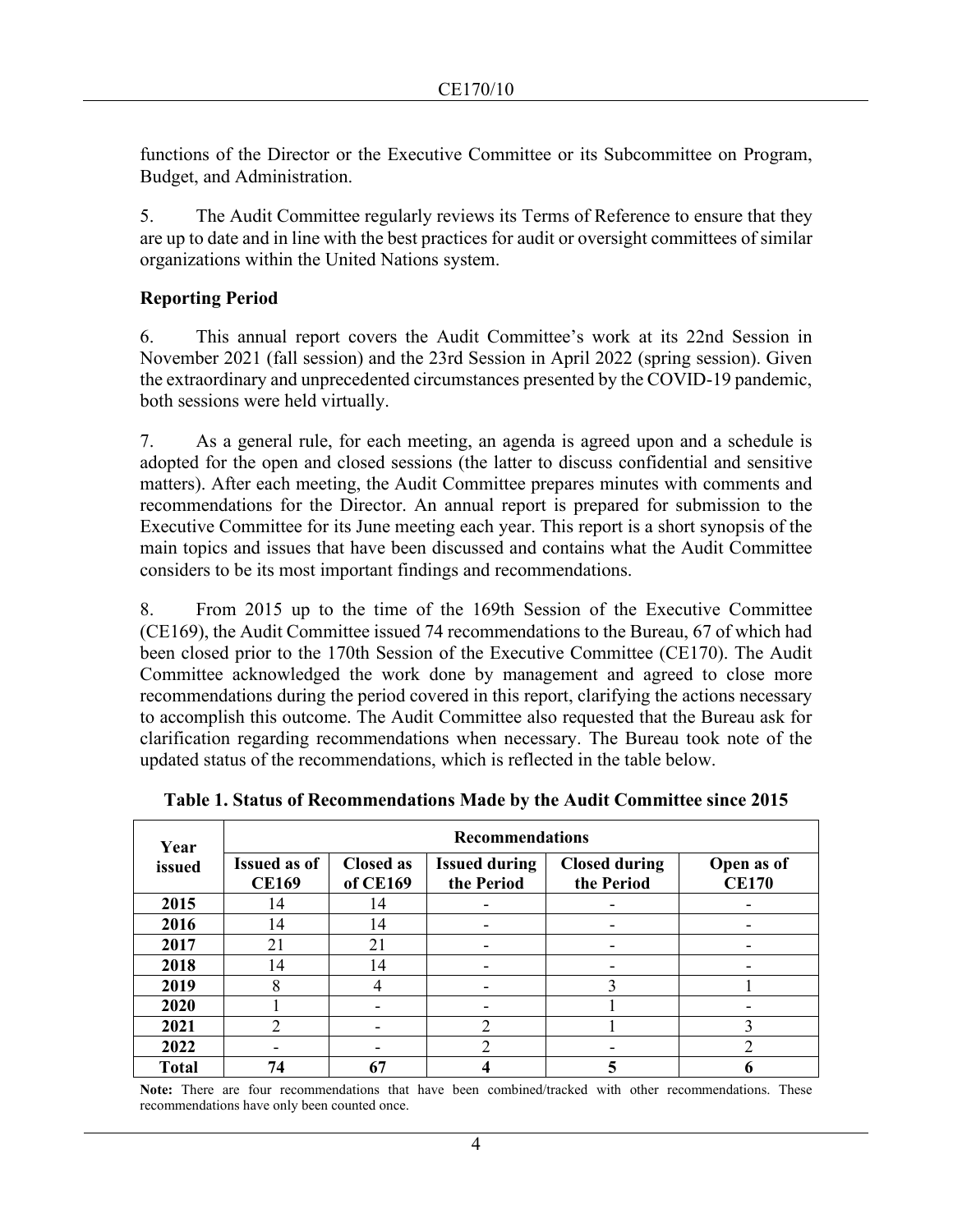9. The Audit Committee closed four recommendations during its 22nd Session and one recommendation during its 23rd Session.

#### <span id="page-4-0"></span>**II. INVESTIGATIONS AND ETHICS MATTERS**

10. The Chief Investigator briefed the Audit Committee on the work undertaken by the Investigations Office, including recent trends and achievements. The Investigations Office continued to see a decline in the number of reports, likely due to the extended emergency telework and travel restrictions. Notably, there had been an uptick in fraud-related complaints from 2020 to 2021. The Chief Investigator attributed this trend to actions taken by the Bureau to better detect novel fraud—for example, the development of new fraud risk profiles. The Audit Committee was also informed that work on the Investigations Protocol (Recommendation AC18.3) was ongoing. The Investigations Office would continue to review the Protocol in collaboration with the Integrity and Conflict Management System and aimed to have the Protocol finalized by the 2022 fall session.

11. While appreciating the presentation made by the Chief Investigator on the work of the Investigations Office, the Audit Committee looks forward to finally receiving the Investigation Protocol. As a result, the longstanding recommendation regarding the Investigation Protocol remains open.

12. The Ethics Program Manager provided the Audit Committee with an overview of the work of the Ethics Office. The Ethics Program Manager was pleased to report that the Policy on Preventing Sexual Exploitation and Abuse, the Policy against Fraud and Corruption, and the Protection Against Retaliation Policy had all been issued in 2021. The Ethics Office had also undertaken initiatives related to the disclosure of conflicts of interest for both candidates under recruitment and consultants, completion of an Ethics and Climate survey, and the development of a new Code of Ethics.

13. In reference to the Policy on Preventing Sexual Exploitation and Abuse, the Audit Committee asked what the obligations were for individuals and entities collaborating with PAHO. The Ethics Program Manager explained that while the Bureau did not have the authority to enforce the Policy with people or entities outside the Organization, there was still an expectation that they would abide by it. He added that the Bureau was reviewing ways in which the principles contained in the PAHO Policy could be included in agreements with vendors, contractors, and partners. The Audit Committee was also informed that discussions were ongoing with regard to the Organization joining the United Nations Clear Check Initiative<sup>[1](#page-4-1)</sup> so that individuals who had committed misconduct elsewhere in the United Nations system would be flagged and not employed by PAHO.

14. Given the developments with respect to the fraud policy, the Audit Committee closed the outstanding recommendation and expressed its interest in receiving updates on the results of the work of the Ethics Program Manager.

<span id="page-4-1"></span><sup>&</sup>lt;sup>1</sup> More information is available from [https://unsceb.org/briefing-note-clear-check.](https://unsceb.org/briefing-note-clear-check)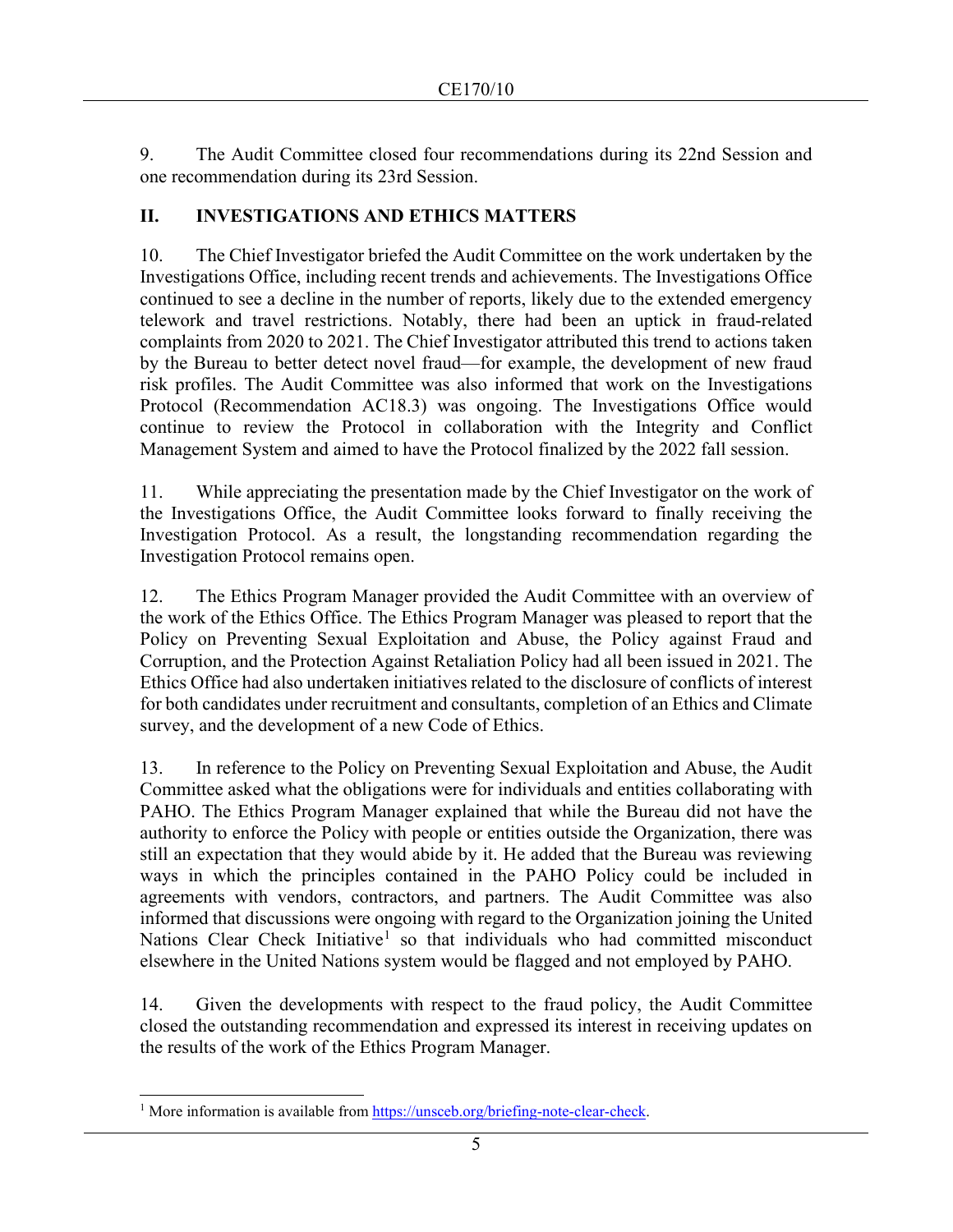## <span id="page-5-0"></span>**III. INFORMATION SECURITY**

15. The Bureau updated the Audit Committee on statistics contained in the Information Security Metrics Dashboard, including; *a)* incidents that had occurred during the past 12 months; *b)* emerging security vulnerabilities across different platforms; *c)* actions taken to increase Organization-wide security awareness and user compliance; d*)* new metrics related to information security spending and solution providers compliance; and *e)* upcoming security improvements, such as automatic updates for both traditional and mobile devices. The Audit Committee was informed that the Bureau retained a top cybersecurity rating among agencies in the United Nations system. The Audit Committee was also informed that the Information Security Specialist had left the Organization and that an offer had been made to a candidate to fill that position, now at a higher level than previously classified.

16. The Audit Committee recognized the dashboards as a good practice and was pleased to hear that the Bureau had taken steps to reduce risk by recruiting a new Information Security Specialist. Acknowledging the potential vulnerabilities associated with shadow IT systems, the Committee asked if the Bureau had a plan to minimize the use of these systems at the country level. The Audit Committee also expressed support for the addition of the information security spending metric, as well as efforts to allocate more financial resources to cybersecurity matters. Both of these matters are being addressed by the Bureau.

17. Regarding the risks posed by shadow Information Technology (IT) systems, the Bureau responded that it was actively working to define the data architecture and the technology architecture going forward in order to have a more comprehensive approach for new projects being developed. A list of current systems and databases had also been developed to facilitate the enforcement of data standards across these platforms, as well as the inclusion of these systems in assessments (i.e., regular penetration tests and vulnerability tests).

18. The Audit Committee thanked the Bureau for the comments and recommended that the Bureau include these types of controls in the regular updates, including information specific to the monitoring and oversight of IT security in PWR Offices, updates on emerging cybersecurity threats, and the identification and control of shadow IT systems.

19. The Audit Committee also stressed the importance of employee cybersecurity training and compliance with that training. The Audit Committee discussed measures to encourage more personnel to complete the required training, including linking completion of the course to performance. The Bureau agreed that it would be necessary to drive training uptake among personnel but expressed reservations about taking a stronger mandatory enforcement approach. As a result, the Audit Committee recommended that the Bureau develop a plan to improve compliance with its cybersecurity training.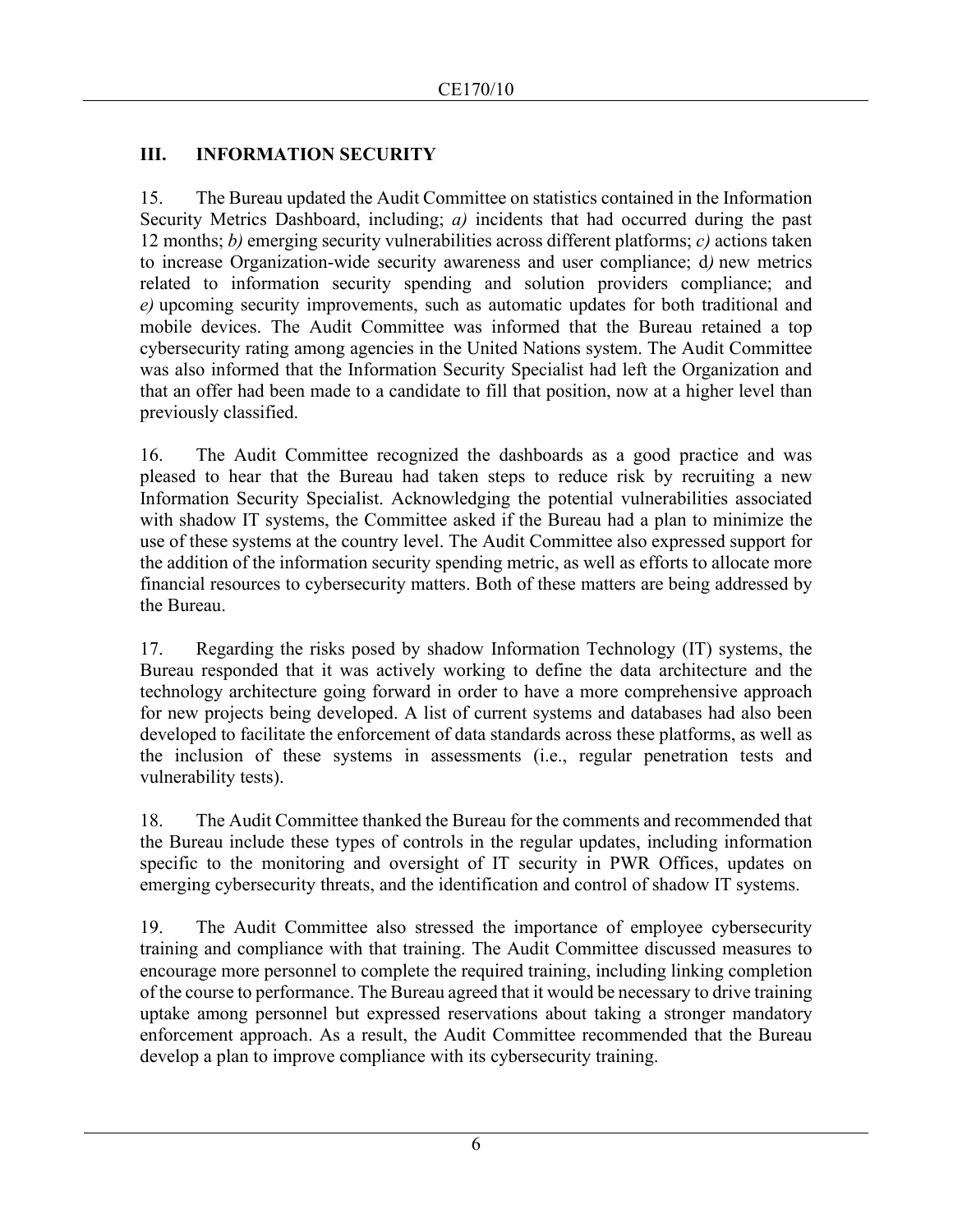20. Finally, in terms of the degree of independent assurance on the IT processes, the Bureau told the Audit Committee that an external review was last conducted by the United Nations International Computing Center (UNICC) in 2015. Since then, additional targeted assessments have been carried out under contracts between management and third parties, including penetration exercises done in July 2020 and an external security review of the Bureau's Microsoft Cloud implementation. The Audit Committee was also informed that the Office of Internal Audit would not be immediately adding such a review to its current work plan and instead allowing time for the changes previously described to take hold. The Audit Committee reiterated the value of comprehensive independent and objective assurance reviews on a periodic basis as an effective mechanism for identifying gaps and vulnerabilities through a wider set of assurances and kept its related recommendation open.

## <span id="page-6-0"></span>**IV. AFTER-SERVICE HEALTH INSURANCE SUSTAINABILITY**

21. The Audit Committee was reminded that the After-Service Health Insurance (ASHI) liability had increased significantly in recent years, mostly due to an unfavorable shift in market interest rates. At the request of the Global Oversight Committee of the Staff Health Insurance (SHI) Fund of WHO, PAHO had been working on a plan that combined reductions in claim costs and increases in contributions. This plan was presented to the SHI Global Oversight Committee at its April 2021 meeting.

22. The Bureau updated the Audit Committee on its work to address the risks associated with ASHI. The Bureau remained committed to increasing net ASHI assets despite facing significant challenges. Several initiatives planned to yield additional savings, including: *a)* increasing the PAHO contribution from 4% to 8% toward the unfunded liability through an "ASHI tax,*"* and *b)* implementing a 10% surcharge on non-staff positions, to be paid by hiring entities. The Bureau was also looking into implementing a new third-party administrator in Latin America and the Caribbean and had discussed the proposal with the WHO Staff Health Insurance Global Oversight Committee.

23. The Audit Committee acknowledged that the cost-saving measures had taken effect and noted that the changing interest rate environment was resulting in a net decrease in the valuation of the overall liability. The Audit Committee also sought clarification on the management of returns on investments and supported the Bureau's actions to pool its investments with those of the WHO ASHI assets.

24. Acknowledging the actions taken by management in addressing the ASHI liability and the progress to date, the Audit Committee closed its outstanding recommendation.

## <span id="page-6-1"></span>**V. PROGRAM, BUDGET AND EVALUATION**

25. Effective 16 July 2020, the Office of Internal Oversight and Evaluation Services was renamed the Office of Internal Audit, given that the evaluation function previously assigned to the former Office of Internal Oversight and Evaluation Services was transferred to the Department of Planning and Budget (PBU), subsequently renamed the Department of Planning, Budget and Evaluation (PBE). The objective was to help ensure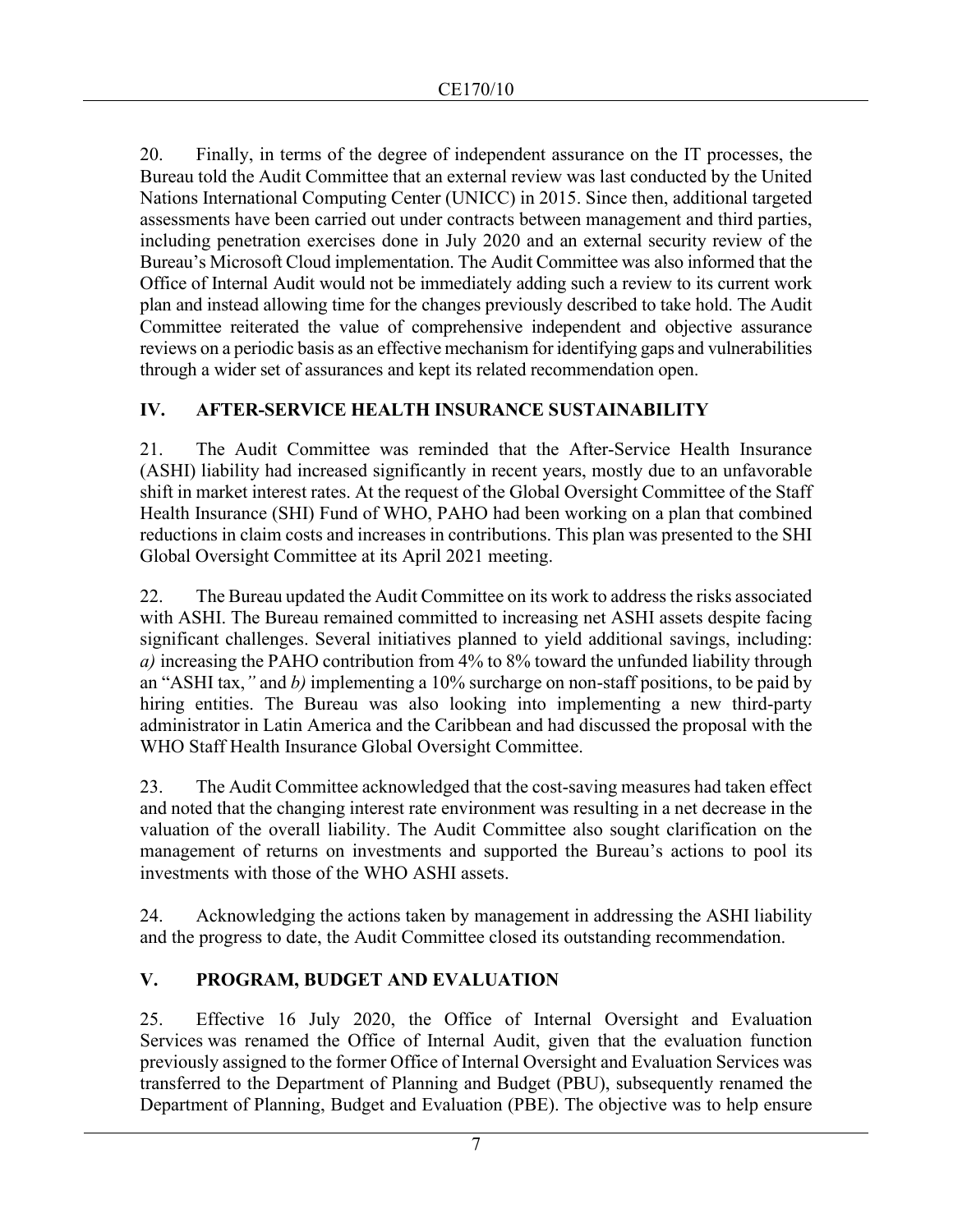that evaluation is included in the Bureau's planning cycle and hopefully allow the Bureau to utilize the findings of future evaluations in an active manner.

26. The Bureau provided a brief introduction of the PAHO Program Budget 2022-2023, adopted by the 59th Directing Council in September 2021, and gave an update on the PAHO Evaluation Policy. The Bureau told the Audit Committee that the evaluation function was recognized as a key pillar of the Bureau's results-based management framework and highlighted that the Policy was aligned with both United Nations and WHO standards, as well as international best practices. Three evaluations had been completed; five evaluations were ongoing or in the initial design phase; and one additional evaluation was planned for 2022. To avoid creating a parallel approach, reporting on the evaluations had been linked to the planning, budgeting, and monitoring processes for 2022-2023. The Bureau communicated that the lessons learned from each evaluation would be used in policy development and decision-making.

27. Referencing the Audit Committee's outstanding recommendation, in particular the peer review component, the Bureau stressed that this approach was recognized as good practice. However, sufficient time was needed to first implement the Policy and document lessons learned prior to the peer review. As a result of this information, the Audit Committee agreed to close the recommendation. The Audit Committee also expects to be updated on the performance of the evaluation function at future meetings.

## <span id="page-7-0"></span>**VI. ENTERPRISE RISK MANAGEMENT AND THE PASB MANAGEMENT INFORMATION SYSTEM**

28. The Bureau provided the Audit Committee with an update on the major developments related to PMIS that had been implemented in the period covered by this report. These developments included, among others: *a)* new functionalities, including, robotic process automation related to procurement processes, automation of Workday testing, modernization of the Strategic Planning and Monitoring System, COVID-19 vaccine procurement operations, and the recruitment process; *b)* the implementation of new dashboards and improved data analytics for decision-making; and *c)* the introduction of additional internal controls.

29. The Bureau also gave a presentation on how the second line of defense, particularly the management level of internal controls, can be strengthened. Key actions to strengthen the second line were noted. For example, the quarterly compliance certification done by Cost Center Managers was cited as an important tool for gathering systematic information and reviewing compliance performance across all levels of the Organization.

30. The Audit Committee thanked the Bureau for the presentations and asked how the Bureau was coordinating the decommissioning of various tools and systems as was planned in the PMIS Strategic Roadmap for 2022. Additionally, the Audit Committee requested clarification on the roles and oversight responsibilities in relation to the three lines of defense. The Bureau explained that responsibilities were dependent upon the business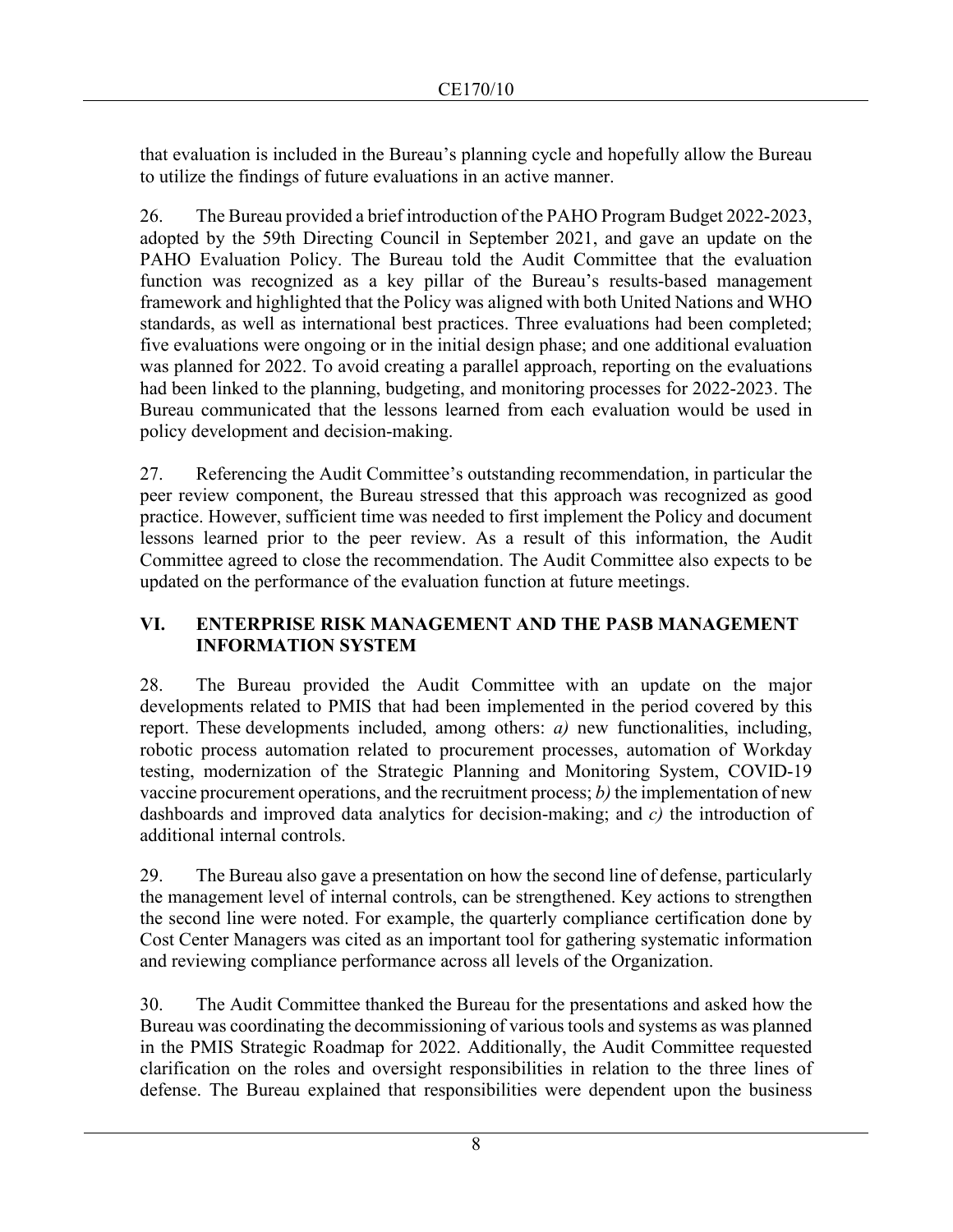process and that coordination across several areas was often required. Oversight by the second line was also indicated to be dependent on the process in question. The Bureau underscored the importance of the compliance function and dashboards in terms of monitoring.

31. The Bureau also acknowledged that more alignment between the risk management function and the compliance function was needed and informed the Audit Committee that the Bureau planned to integrate compliance under the umbrella of enterprise risk management.

32. The Audit Committee thanked the Bureau for the presentation and expressed its continued interest in the development of the risk management dashboards. The Audit Committee asked for a closer look at some dashboards and compliance reports mentioned during the presentation at future sessions so that it can focus on the risk mitigation actions of management as well as its ability to monitor the extent of residual risk.

## <span id="page-8-0"></span>**VII. INTERNAL AUDIT MATTERS**

33. The Auditor General provided a brief update on the status of the Work Plan of the Office of Internal Audit. The Audit Committee was also provided with the draft Report of the Office of Internal Audit for 2021 (Document CE170/23), which will be presented under a separate agenda item at the Executive Committee in June 2022. The Auditor General informed the Audit Committee that four thematic audits and four audits of PWR Offices were planned for the next year. One of the thematic audits was an audit of the second line of defense in the Bureau, requested by the Audit Committee last year.

34. The draft Report of the Office of Internal Audit noted that no unsatisfactory rating had been given for any of the internal audit assignments in 2021. This is the fourth consecutive year with no unsatisfactory ratings overall and the fifth year with no unsatisfactory ratings for PWR Offices. The Auditor General concluded that there is a continuing overall adequacy of internal controls throughout PASB.

35. During the discussion of risk areas arising during development of the Internal Audit Plan, the Auditor General highlighted that, in accordance with a previous Audit Committee recommendation, his office included an audit of the Latin American and Caribbean Center on Health Sciences Information (BIREME) in its work plan, given that the entity had not been audited in eight years. The Audit Committee noted that the PWR Office in Argentina was not included in the updated Internal Audit Plan and reiterated the importance of ensuring that all PWR Offices are subject to timely periodic audits.

36. In response to a question from the Audit Committee, the Auditor General stated that the process of requiring acceptance of findings prior to the release of a report was no longer a hindrance to efficiency since the release of the reports are no longer being delayed. The Auditor General stated that the reports were being shared with those audited at the same time as the Director received the report, but that the Director's acceptance of the findings did not occur until after her review of the reports.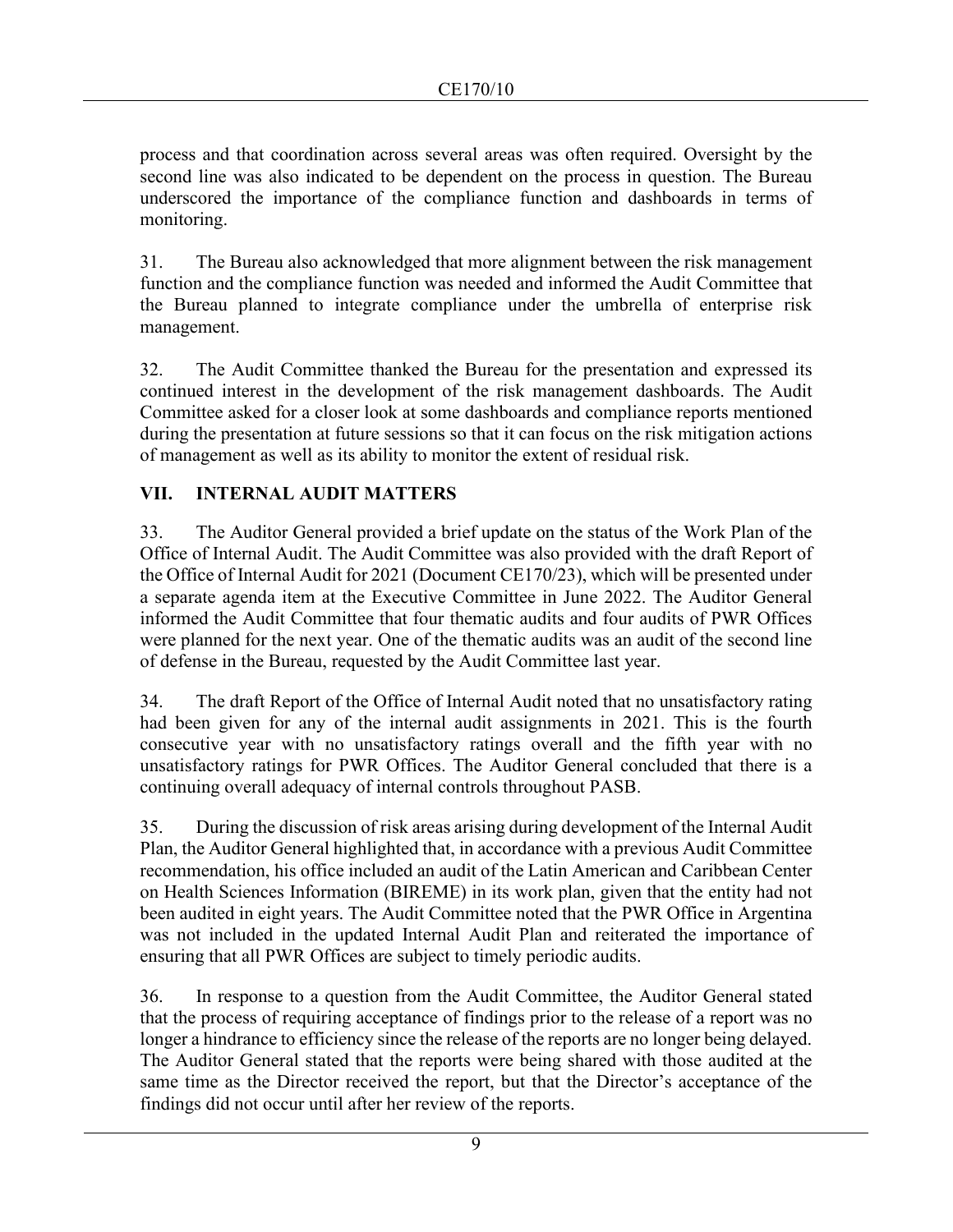37. Four internal audit reports were discussed in detail with the Auditor General. The first report reviewed was the Internal Audit of the PWR Office and the PROMESS Program in Port-au-Prince, Haiti. The second report reviewed was the Internal Audit of Shared Services in PASB. The third report reviewed was the Internal Audit of Administrative Compliance in PAHO Emergency Operations and the fourth report reviewed was the Internal Audit of Staff Health Insurance Claims.

38. The Audit Committee was also presented with an update on the status of the recommendations related to the Office of Internal Audit and the process for the Internal Audit Quality Assessment Review. The Auditor General reported that 86% of all recommendations issued for the five-year period ended 31 December 2021 had been implemented by management and that only one recommendation had been outstanding for more than two years.

39. Regarding the Internal Audit Quality Assessment Review, the Auditor General provided the Audit Committee with a proposal for completion of the assignment, including the scope, objectives, methodology, timelines, and the names of the individuals completing the assignment. The Audit Committee took note of the proposal and requested that any interviews of the Audit Committee be performed with the Committee as a whole rather than with individuals. Given that the information provided on the Internal Audit Quality Assessment fulfilled the expectations of the Audit Committee's recommendation, the Committee closed the outstanding recommendation.

## <span id="page-9-0"></span>**VIII. EXTERNAL AUDIT MATTERS**

40. The Bureau provided the Audit Committee with an overview of the Financial Report of the Director for 2021. The External Auditor, the National Audit Office (NAO) of the United Kingdom of Great Britain and Northern Ireland, discussed the preliminary audit findings related to their audit of the financial statements included in that report.

41. As has been the case in prior years, the Audit Committee received this briefing prior to the certification of the accounts in order to allow for an understanding of the issues and provide any advice in advance of finalization and certification. This practice is consistent with a past explanation by the NAO—namely, that presenting its findings to the Audit Committee after the Report of the External Auditor was signed would diminish the value that the Audit Committee could bring to the work and recommendations of the NAO. Recognizing that the Audit Committee acts in an advisory capacity and does not approve or endorse the financial statements, it agreed that input prior to certification is of greater value than after the entire exercise has been completed.

42. The Audit Committee was satisfied with the draft Audit Completion Report of the External Auditor, noting that the work of the External Auditor had been completed in accordance with the Audit Plan for 2021. The view of the Audit Committee was that the External Auditor's risk assessment of material misstatement was thorough and comprehensive. Key audit findings highlighted in the draft report included the valuation of land and buildings and the ASHI liability, as well as the mandatory issues of fraud and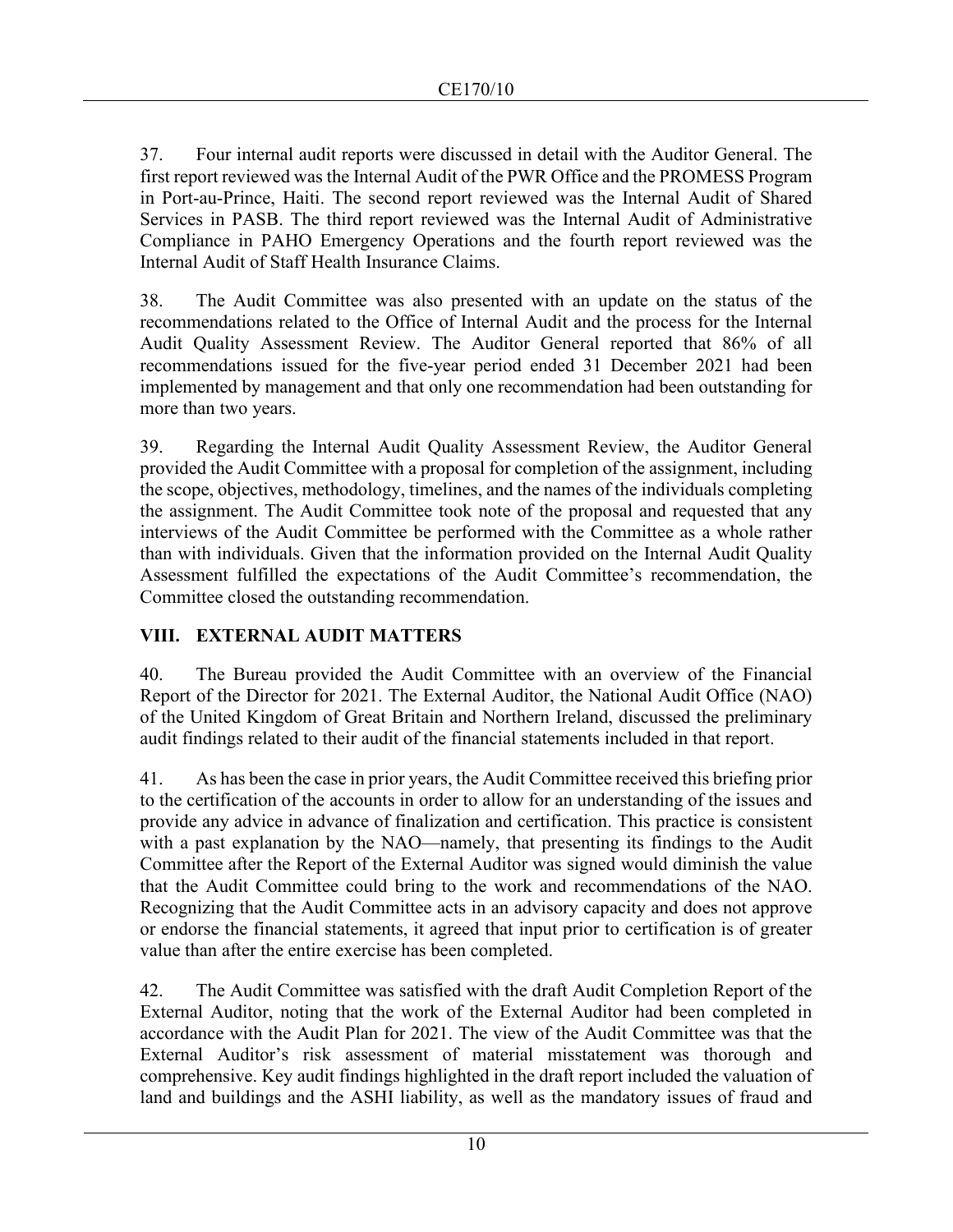internal control. As of the time of the meeting, none of these issues were expected to result in a qualification of the 2021 year-end financial statements.

43. Per the Audit Committee's request, two open Audit Committee recommendations were discussed—specifically, the recommendation on synchronization of the chart of accounts and the recommendation related to the redesign of financial data models. Regarding synchronization of the chart of accounts, the Bureau concluded that the current chart of accounts provided the information needed in relation to budget monitoring. In terms of the financial data models, the Bureau had implemented new procedures to help with closure processes in Workday. As a result, the Bureau confirmed that the audit trail was intact and improving, and therefore considered that the recommendations had been implemented.

44. The Audit Committee took note of the comments and was satisfied with the information presented. Noting the substantial progress made by the Bureau on both fronts, the Committee closed the two recommendations.

45. The Audit Committee was also provided with a report on the in-progress external audit recommendations. Observing that progress on implementing the recommendations had been slow, the Audit Committee requested that the external auditors work with management to identify the long-standing recommendations as well as those in which there was a discrepancy between the External Auditor and the Bureau, determine the costbenefit, assess the resources available, and consider having a discussion with the Audit Committee on whether a recommendation should be closed—rather than leaving the recommendation open and moving the deadline. For the remaining outstanding recommendations, the Audit Committee will arrange for a detailed discussion of the recommendations by subject area and invite the responsible parties within the Bureau responsible for those subjects to participate in the discussion.

# <span id="page-10-0"></span>**IX. CONCLUSION**

46. The Audit Committee welcomed the cooperation it received from the Director and management. This full support and cooperation have been crucial for the progress achieved across the broad range of issues considered and recommended by the Audit Committee.

47. Priorities for the Audit Committee in the coming year will be: *a)* reviewing the Terms of Reference of the Investigations Office in line with best standards within the United Nations system; *b)* cybersecurity matters; *c)* updates on risk monitoring and compliance in the context of Enterprise Risk Management; and *d)* the status of outstanding recommendations arising from the work of the External Auditor. The Audit Committee also intends to review the recommendations arising from the past meeting of the United Nations Audit Committee Chairs and determine applicability to the work of the PAHO Audit Committee, including the recommended good practices for United Nations Audit Committee Secretariats.